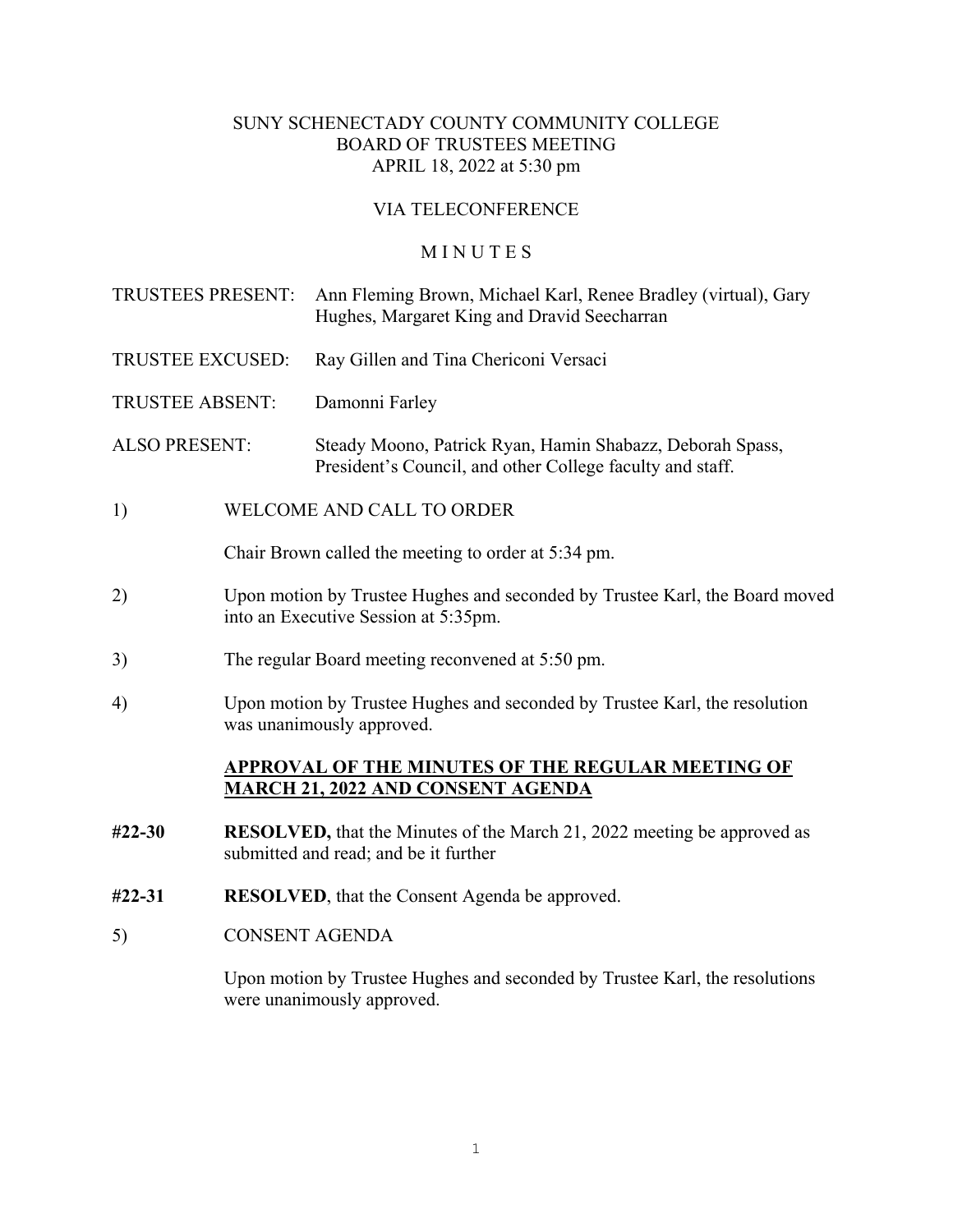## **RESOLUTION FOR A SPECIAL ASSIGNMENT FOR DAVID WOLF**

**WHEREAS,** David Wolf serves as a Teaching and Learning Specialist and is being asked to serve as the Facilitator and Trainer of Content Developers in addition to his regularly assigned duties; and

**WHEREAS,** David Wolf will facilitate and train three content developers updating the Supply Chain Management Courses and will receive a onetime payment of \$4,000 upon the completion of his services.

**# 22-38A RESOLVED,** that the Board of Trustees approves David Wolf, Teaching and Learning Specialist, be granted this special assignment and to receive a one-time payment of \$4,000 upon the completion of his service which is projected for April 30, 2022.

### **RESOLUTION FOR A SPECIAL ASSIGNMENT FOR BRIAN KASLER**

**WHEREAS,** Brian Kasler serves as the Assistant Vice President of Administration and is being asked to serve as a Content Developer in addition to his regularly assigned duties; and

**WHEREAS,** Brian Kasler will update a Supply Chain Management Course to receive a onetime payment of \$1,000 upon the completion of his services. The projected completion date for this course update project is April 30, 2022.

**#22-38B RESOLVED,** that the Board of Trustees approves Brian Kasler, Assistant Vice President of Administration be granted this special assignment and to receive a one-time payment of \$1,000 upon the completion of his service which is projected for April 30, 2022.

## **EXTENSION OF SPECIAL ASSIGNMENT FOR MICHELLE RAGUCCI**

**WHEREAS,** Michelle Ragucci serves as the Director of Academic Services and is being asked to continue to take over the daily operations of the Testing Center; and

**WHEREAS,** Michelle Ragucci will oversee the administration and proctoring of tests; coordinate with the ADA Transition Services staff regarding the scheduling of students with disabilities and liaise with faculty regarding make-up testing, in addition to other duties, it is hereby

**#22-38C RESOLVED,** that the Board of Trustees approves Michelle Ragucci to continue her special assignment to take over the daily operations of the Testing Center May 1, 2022 to July 1, 2022.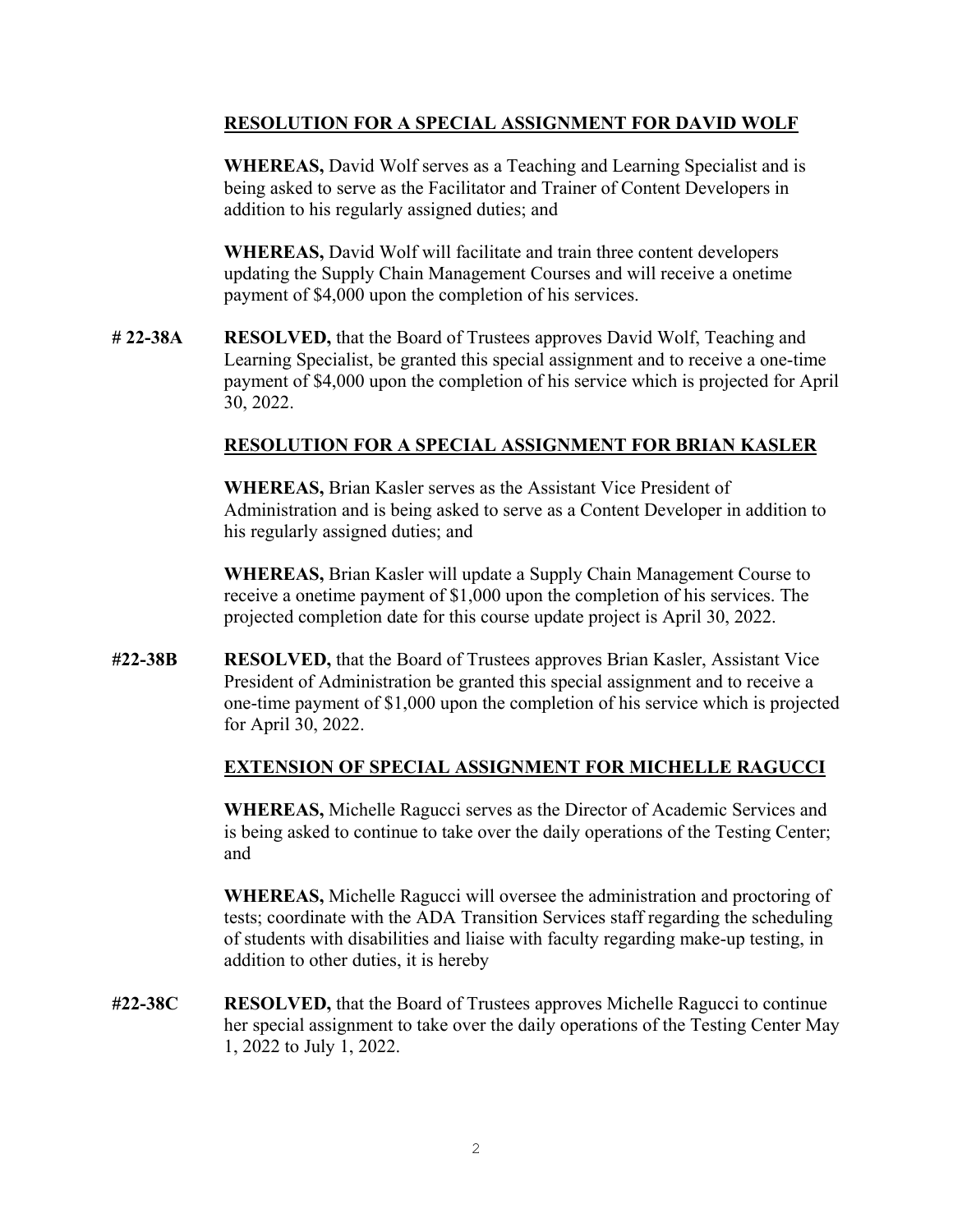#### **EXTENSION OF APPOINTMENT FOR ALICIA RICHARDSON**

**WHEREAS,** Alicia Richardson serves as the Interim Chief Diversity Officer and is being recommended to extend her appointment; and

**WHEREAS,** Alicia Richardson has demonstrated an unwavering commitment to diversity and equity initiatives; it is hereby

**#22-38D RESOLVED,** that the Board of Trustees approves the extension the appointment of Alicia Richardson as Interim Chief Diversity Officer for a period not to exceed a one-year term to August 31, 2023 or sooner pending the selection of a Chief Diversity Officer as the result of a search or appointment.

#### 6) REPORT OF THE CHAIR

Foundation Report was provided by Chair Brown:

- *Food for Thought & All That Jazz* raised a total of **\$87,500**, surpassing our goal by \$12,500. A wonderful time was enjoyed by all! After two years apart due to the pandemic, the Jazz Ensemble never sounded better, and the food never tasted more delicious.
- The Foundation was pleased to unveil the new name of the confections lab at Mill Lane as the **Joan R. Dembinski '10 Chocolate and Confections Lab**. We are so thrilled to be able to recognize Joan for her incredible support of our students over the years and what a special way to celebrate her 85<sup>th</sup> birthday on April 8.

Chair Brown stated that the recent President's Evaluation that was done for 2020-2021 and she was delighted to report that President Moono is in good standing! The next evaluation will be in November 2022.

Upon motion by Trustee King and seconded by Trustee Seecharran, the resolution was unanimously approved.

#### **RESOLUTION OF CONGRATULATIONS FOR JENNIFER MALAVE**

**WHEREAS,** Jennifer Malave was selected as a recipient of the Chancellor's Award for Student Excellence for the academic year 2021-2022; and

**WHEREAS**, this award's rigorous selection criteria ensure that only those students who have best demonstrated and recognized for their integration of academic excellence with other aspects of their lives including leadership, campus involvement, community service, arts (creative or performing), athletics, and/or career achievement; and

**WHEREAS**, Jennifer Malave has maintained a 3.9 GPA; and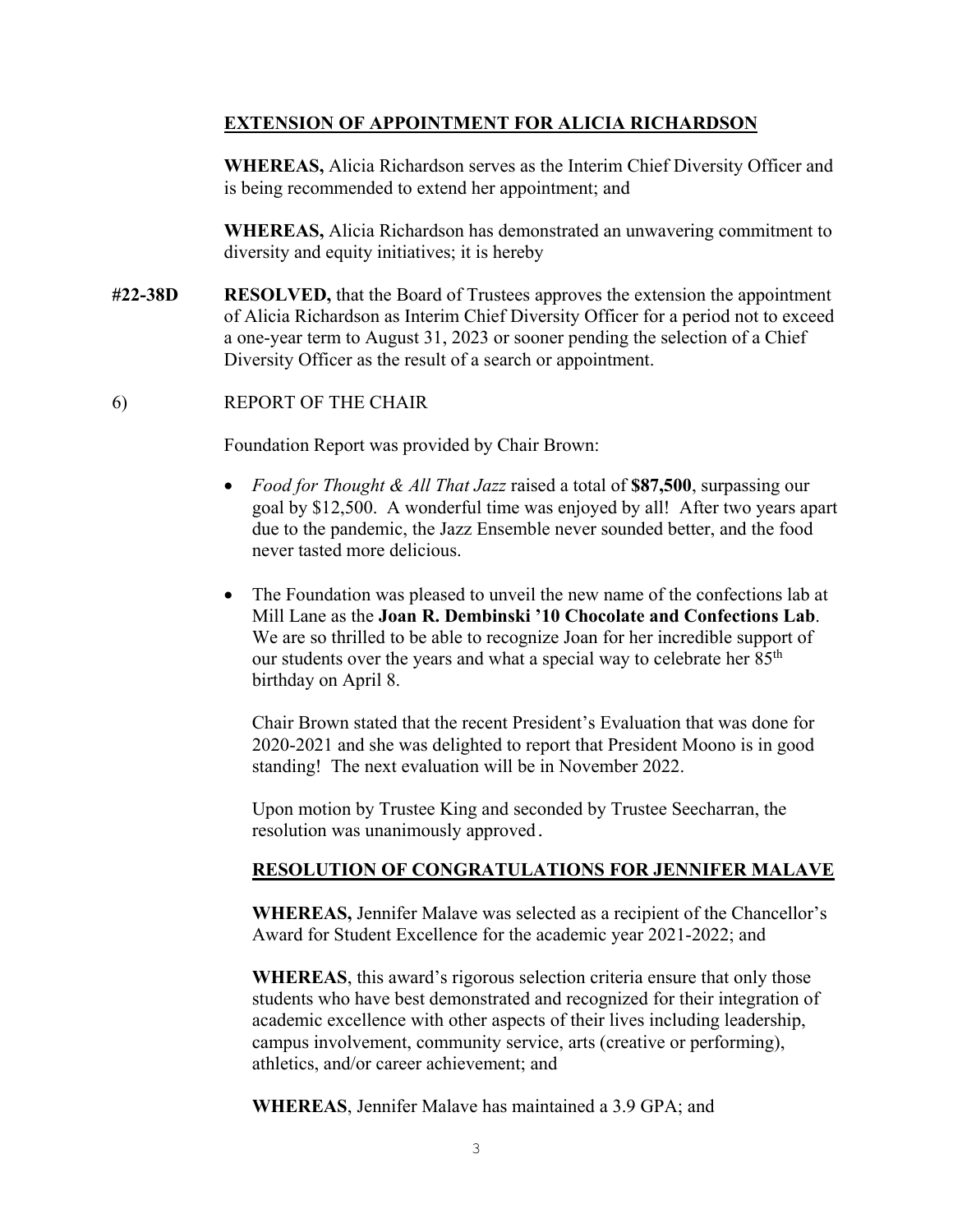**WHEREAS**, Jennifer created a very inclusive environment and encouraged students to join and become engaged in our campus community during her tenure as President of Student Government Association; now, therefore be it

**RESOLVED;** that the Board of Trustees hereby recognizes Jennifer Malave for her continuing exemplary commitment as a student leader at SUNY Schenectady; and be it further

**# 22-39 RESOLVED**, that the Board of Trustees congratulates Jennifer Malave for being selected as a recipient of the Chancellor's Award for Student Excellence for the academic year 2021-2022.

7) REPORT OF THE TREASURER

Upon motion by Trustee Karl and seconded by Trustee Seecharran, the resolution was unanimously approved.

#### **APPROVAL FOR THE KEY BANK N.A. WARRANTS #28 THROUGH #31**

**WHEREAS,** the Treasurer has reviewed Key Bank N.A. Warrants #28 through #31 and recommends payment of same, it is hereby

**#22-40 RESOLVED,** that Key Bank N.A. Warrants #28 through #31 be hereby approved for payment.

> Upon motion by Trustee King and seconded by Trustee Karl, the resolution was unanimously approved.

#### **APPROVAL OF THE REPORT OF REVENUES AND EXPENDITURES FOR THE PERIOD ENDING MARCH 31, 2022**

**WHEREAS,** the Board has received the Report of Revenues and Expenditures for the period ending March 31, 2022, as prepared by the Office of the Vice President of Administration in advance of the meeting, it is hereby

- **#22-41 RESOLVED,** that the Report of Revenues and Expenditures for the period ending March 31, 2022, be accepted as received.
- 8) PRESIDENT'S REPORT

Dr. Moono stated that the state budget has passed and there will be discussions amongst those involved to see what that means for us, as an institution. There are some areas we are waiting for direction from SUNY for. Thank you to VP Ryan for his work in this process.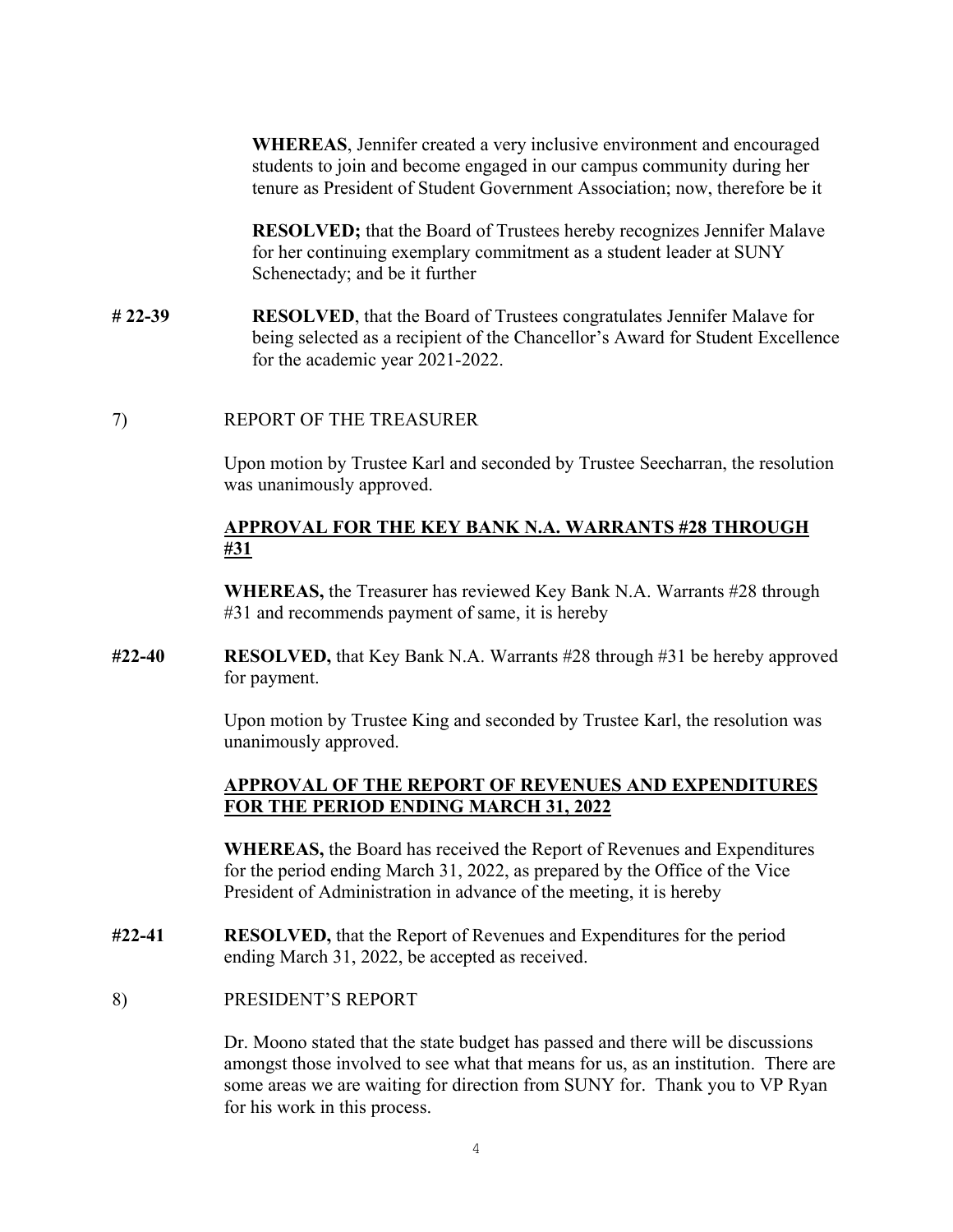Commencement, which is led by Dean Fragale, has been the topic of discussion recently and having to caucus with the students, we are pivoting from the original plan. We are now hosting an outdoor ceremony, to be held in the School of Music parking lot. We will continue to update the Trustees as we proceed. Our Commencement Speaker is Dr. Anna Banda, traveling from Atlanta GA, originally from Africa. She delivers a powerful testimony.

We will be pausing for a longer period of time that was originally planned for with our basketball program. With the Y opening next month, there isn't enough time to do the necessary planning as needed. The program will be re-evaluated in the Fall semester, and discussions with Dean Fragale will take place, as we reenvision what athletics can look like at SUNY Schenectady.

Click on link for full report: [President's Report – April 2022 \(sunysccc.edu\)](https://sunysccc.edu/PDF/About%20SCCC/CollegeLeadershipVision/PresidentsReport_4-2022.pdf)

#### 9) PERSONNEL

Upon motion by Trustee Hughes and seconded by Trustee Seecharran, the resolution was unanimously approved.

### **RESOLUTION TO APPOINT DR. JOSEPH HAN AS FULL-TIME INSTRUCTOR/CHORAL DIRECTOR**

**WHEREAS,** it has been recommended that Dr. Joseph Han be appointed as Fulltime Instructor/Choral Director for the period August 22, 2022 through August 31, 2023, and

**WHEREAS,** the President has concurred with said recommendation, it is hereby

**#22-42 RESOLVED,** that Dr. Joseph Han be awarded an appointment as Full-Time Instructor/Choral Director at an annual prorated salary of \$45,500 for the period August 22, 2022 through August 31, 2023. This appointment is consistent with the terms and conditions of employment as set forth by the UFP Agreement.

> Upon motion by Trustee Hughes and seconded by Trustee Karl, the resolution was unanimously approved.

# **RESOLUTION TO APPOINT TIOMBÉ FARLEY AS DIRECTOR OF EDUCATIONAL OPPORTUNITY PROGRAM (EOP)**

**WHEREAS,** it has been recommended that Tiombé Farley be appointed as Director of EOP for the period April 19, 2022 through August 31, 2023, and

**WHEREAS,** the President has concurred with said recommendation, it is hereby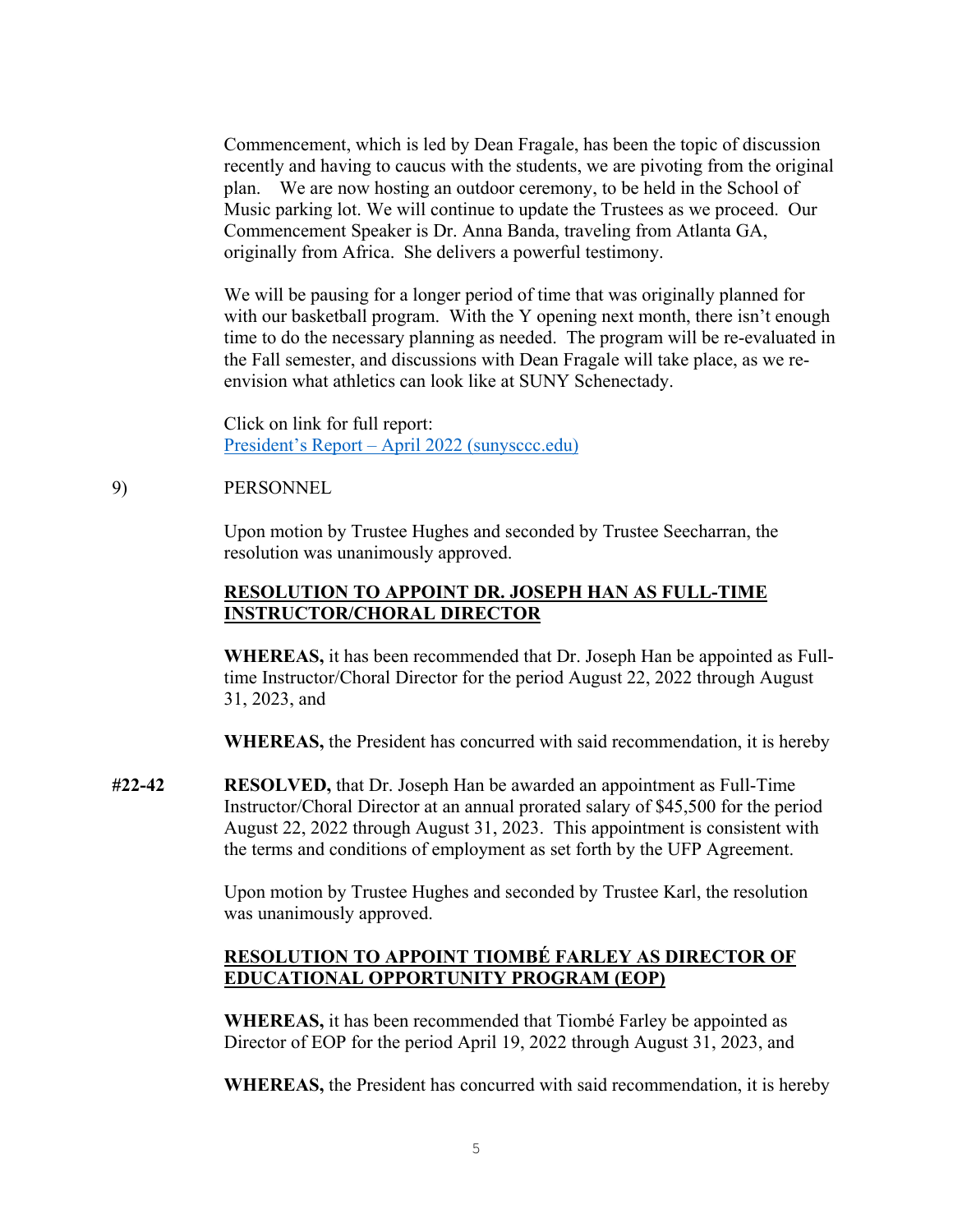**#22-43 RESOLVED,** that Tiombé Farley be awarded an appointment as Director of EOP at an annual prorated salary of \$55,000 for the period April 19, 2022 through August 31, 2022, and an annual salary of \$55,000 from September 1, 2022 through August 31, 2023. This appointment is consistent with the terms and conditions of employment as set forth by the Chairpersons Administrators & Directors Association (CADA) Agreement.

> Upon motion by Trustee King and seconded by Trustee Seecharran, the resolution was unanimously approved.

## **RESOLUTION TO APPOINT CYNTHIA DECKER AS ASSISTANT DIRECTOR OF FINANCIAL AID**

**WHEREAS,** it has been recommended that Cynthia Decker be appointed as Assistant Director of Financial Aid for the period May 4, 2022 through August 31, 2023, and

**WHEREAS,** the President has concurred with said recommendation, it is hereby

- **#22-44 RESOLVED,** that Cynthia Decker be awarded an appointment as Assistant Director of Financial Aid at an annual prorated salary of \$45,000 for the period May 4, 2022 through August 31, 2022, and \$46,250 from September 1, 2022 through August 31, 2023. This appointment is consistent with the terms and conditions of employment as set forth by the UFP Agreement.
- 9) Upon motion by Trustee Seecharran and seconded by Trustee Hughes, the resolution was unanimously approved.

# **APPROVAL OF TITLES TO BE ADDED TO THE COLLEGE'S PROFESSIONAL SERVICE LISTING**

**WHEREAS,** the College President has recommended the new titles listed below be included in the College's Professional Services Listing; and therefore be it

**#22-45 RESOLVED,** that the President be authorized to submit the following titles to the Chancellor of the State University of New York for inclusion in the Professional Service Listing for SUNY Schenectady effective immediately.

> Assistant Director of Human Resources Student Wellness Coordinator